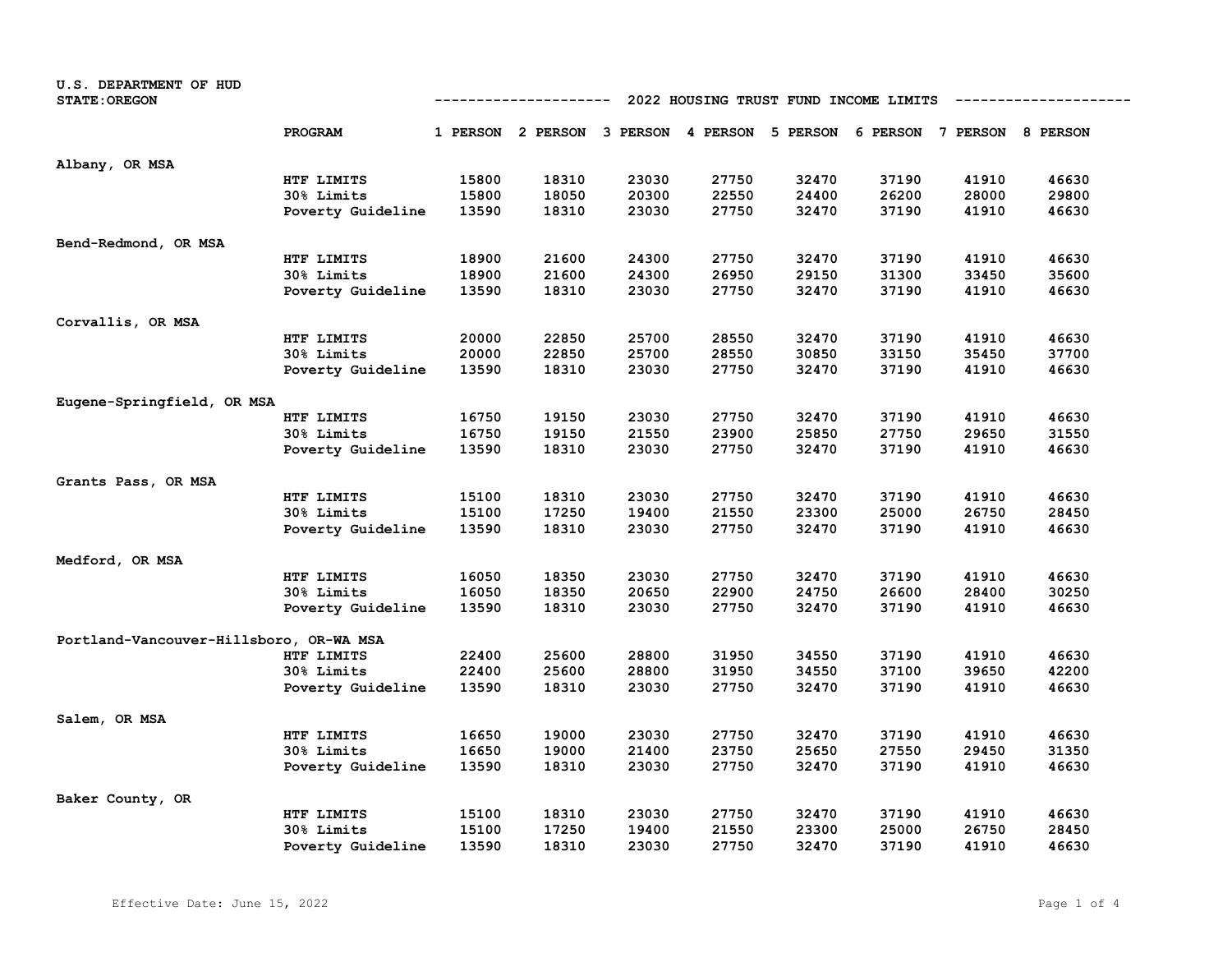| U.S. DEPARTMENT OF HUD<br><b>STATE: OREGON</b> | 2022 HOUSING TRUST FUND INCOME LIMITS<br>--------------<br>---------- |       |                   |       |       |                                                       |       |       |       |
|------------------------------------------------|-----------------------------------------------------------------------|-------|-------------------|-------|-------|-------------------------------------------------------|-------|-------|-------|
|                                                | PROGRAM                                                               |       | 1 PERSON 2 PERSON |       |       | 3 PERSON 4 PERSON 5 PERSON 6 PERSON 7 PERSON 8 PERSON |       |       |       |
| Clatsop County, OR                             |                                                                       |       |                   |       |       |                                                       |       |       |       |
|                                                | HTF LIMITS                                                            | 16800 | 19200             | 23030 | 27750 | 32470                                                 | 37190 | 41910 | 46630 |
|                                                | 30% Limits                                                            | 16800 | 19200             | 21600 | 23950 | 25900                                                 | 27800 | 29700 | 31650 |
|                                                | Poverty Guideline                                                     | 13590 | 18310             | 23030 | 27750 | 32470                                                 | 37190 | 41910 | 46630 |
| Coos County, OR                                |                                                                       |       |                   |       |       |                                                       |       |       |       |
|                                                | HTF LIMITS                                                            | 15100 | 18310             | 23030 | 27750 | 32470                                                 | 37190 | 41910 | 46630 |
|                                                | 30% Limits                                                            | 15100 | 17250             | 19400 | 21550 | 23300                                                 | 25000 | 26750 | 28450 |
|                                                | Poverty Guideline                                                     | 13590 | 18310             | 23030 | 27750 | 32470                                                 | 37190 | 41910 | 46630 |
| Crook County, OR                               |                                                                       |       |                   |       |       |                                                       |       |       |       |
|                                                | HTF LIMITS                                                            | 15100 | 18310             | 23030 | 27750 | 32470                                                 | 37190 | 41910 | 46630 |
|                                                | 30% Limits                                                            | 15100 | 17250             | 19400 | 21550 | 23300                                                 | 25000 | 26750 | 28450 |
|                                                | Poverty Guideline                                                     | 13590 | 18310             | 23030 | 27750 | 32470                                                 | 37190 | 41910 | 46630 |
| Curry County, OR                               |                                                                       |       |                   |       |       |                                                       |       |       |       |
|                                                | HTF LIMITS                                                            | 15100 | 18310             | 23030 | 27750 | 32470                                                 | 37190 | 41910 | 46630 |
|                                                | 30% Limits                                                            | 15100 | 17250             | 19400 | 21550 | 23300                                                 | 25000 | 26750 | 28450 |
|                                                | Poverty Guideline                                                     | 13590 | 18310             | 23030 | 27750 | 32470                                                 | 37190 | 41910 | 46630 |
| Douglas County, OR                             |                                                                       |       |                   |       |       |                                                       |       |       |       |
|                                                | HTF LIMITS                                                            | 15100 | 18310             | 23030 | 27750 | 32470                                                 | 37190 | 41910 | 46630 |
|                                                | 30% Limits                                                            | 15100 | 17250             | 19400 | 21550 | 23300                                                 | 25000 | 26750 | 28450 |
|                                                | Poverty Guideline                                                     | 13590 | 18310             | 23030 | 27750 | 32470                                                 | 37190 | 41910 | 46630 |
| Gilliam County, OR                             |                                                                       |       |                   |       |       |                                                       |       |       |       |
|                                                | HTF LIMITS                                                            | 15100 | 18310             | 23030 | 27750 | 32470                                                 | 37190 | 41910 | 46630 |
|                                                | <b>30% Limits</b>                                                     | 15100 | 17250             | 19400 | 21550 | 23300                                                 | 25000 | 26750 | 28450 |
|                                                | Poverty Guideline                                                     | 13590 | 18310             | 23030 | 27750 | 32470                                                 | 37190 | 41910 | 46630 |
| Grant County, OR                               |                                                                       |       |                   |       |       |                                                       |       |       |       |
|                                                | HTF LIMITS                                                            | 15100 | 18310             | 23030 | 27750 | 32470                                                 | 37190 | 41910 | 46630 |
|                                                | 30% Limits                                                            | 15100 | 17250             | 19400 | 21550 | 23300                                                 | 25000 | 26750 | 28450 |
|                                                | Poverty Guideline                                                     | 13590 | 18310             | 23030 | 27750 | 32470                                                 | 37190 | 41910 | 46630 |
| Harney County, OR                              |                                                                       |       |                   |       |       |                                                       |       |       |       |
|                                                | HTF LIMITS                                                            | 15100 | 18310             | 23030 | 27750 | 32470                                                 | 37190 | 41910 | 46630 |
|                                                | <b>30% Limits</b>                                                     | 15100 | 17250             | 19400 | 21550 | 23300                                                 | 25000 | 26750 | 28450 |
|                                                | Poverty Guideline                                                     | 13590 | 18310             | 23030 | 27750 | 32470                                                 | 37190 | 41910 | 46630 |
| Hood River County, OR                          |                                                                       |       |                   |       |       |                                                       |       |       |       |
|                                                | HTF LIMITS                                                            | 17700 | 20200             | 23030 | 27750 | 32470                                                 | 37190 | 41910 | 46630 |
|                                                | 30% Limits                                                            | 17700 | 20200             | 22750 | 25250 | 27300                                                 | 29300 | 31350 | 33350 |
|                                                | Poverty Guideline                                                     | 13590 | 18310             | 23030 | 27750 | 32470                                                 | 37190 | 41910 | 46630 |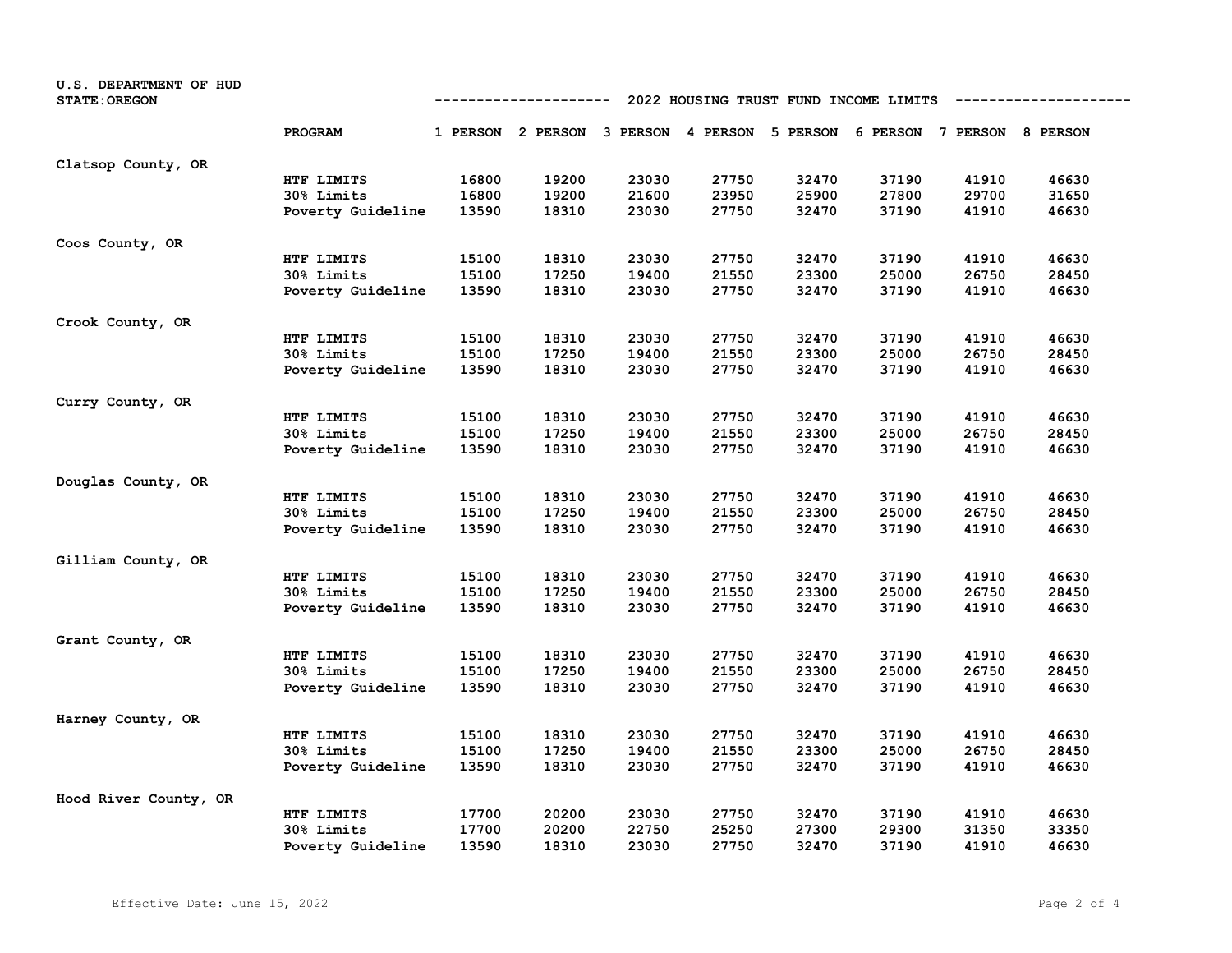| U.S. DEPARTMENT OF HUD<br><b>STATE: OREGON</b> |                   | 2022 HOUSING TRUST FUND INCOME LIMITS<br>---------- |                                                                         |       |       |       |       |       |       |
|------------------------------------------------|-------------------|-----------------------------------------------------|-------------------------------------------------------------------------|-------|-------|-------|-------|-------|-------|
|                                                | PROGRAM           |                                                     | 1 PERSON 2 PERSON 3 PERSON 4 PERSON 5 PERSON 6 PERSON 7 PERSON 8 PERSON |       |       |       |       |       |       |
| Jefferson County, OR                           |                   |                                                     |                                                                         |       |       |       |       |       |       |
|                                                | HTF LIMITS        | 15100                                               | 18310                                                                   | 23030 | 27750 | 32470 | 37190 | 41910 | 46630 |
|                                                | 30% Limits        | 15100                                               | 17250                                                                   | 19400 | 21550 | 23300 | 25000 | 26750 | 28450 |
|                                                | Poverty Guideline | 13590                                               | 18310                                                                   | 23030 | 27750 | 32470 | 37190 | 41910 | 46630 |
| Klamath County, OR                             |                   |                                                     |                                                                         |       |       |       |       |       |       |
|                                                | HTF LIMITS        | 15100                                               | 18310                                                                   | 23030 | 27750 | 32470 | 37190 | 41910 | 46630 |
|                                                | 30% Limits        | 15100                                               | 17250                                                                   | 19400 | 21550 | 23300 | 25000 | 26750 | 28450 |
|                                                | Poverty Guideline | 13590                                               | 18310                                                                   | 23030 | 27750 | 32470 | 37190 | 41910 | 46630 |
| Lake County, OR                                |                   |                                                     |                                                                         |       |       |       |       |       |       |
|                                                | HTF LIMITS        | 15100                                               | 18310                                                                   | 23030 | 27750 | 32470 | 37190 | 41910 | 46630 |
|                                                | 30% Limits        | 15100                                               | 17250                                                                   | 19400 | 21550 | 23300 | 25000 | 26750 | 28450 |
|                                                | Poverty Guideline | 13590                                               | 18310                                                                   | 23030 | 27750 | 32470 | 37190 | 41910 | 46630 |
| Lincoln County, OR                             |                   |                                                     |                                                                         |       |       |       |       |       |       |
|                                                | HTF LIMITS        | 15100                                               | 18310                                                                   | 23030 | 27750 | 32470 | 37190 | 41910 | 46630 |
|                                                | 30% Limits        | 15100                                               | 17250                                                                   | 19400 | 21550 | 23300 | 25000 | 26750 | 28450 |
|                                                | Poverty Guideline | 13590                                               | 18310                                                                   | 23030 | 27750 | 32470 | 37190 | 41910 | 46630 |
| Malheur County, OR                             |                   |                                                     |                                                                         |       |       |       |       |       |       |
|                                                | HTF LIMITS        | 15100                                               | 18310                                                                   | 23030 | 27750 | 32470 | 37190 | 41910 | 46630 |
|                                                | 30% Limits        | 15100                                               | 17250                                                                   | 19400 | 21550 | 23300 | 25000 | 26750 | 28450 |
|                                                | Poverty Guideline | 13590                                               | 18310                                                                   | 23030 | 27750 | 32470 | 37190 | 41910 | 46630 |
| Morrow County, OR                              |                   |                                                     |                                                                         |       |       |       |       |       |       |
|                                                | HTF LIMITS        | 15100                                               | 18310                                                                   | 23030 | 27750 | 32470 | 37190 | 41910 | 46630 |
|                                                | 30% Limits        | 15100                                               | 17250                                                                   | 19400 | 21550 | 23300 | 25000 | 26750 | 28450 |
|                                                | Poverty Guideline | 13590                                               | 18310                                                                   | 23030 | 27750 | 32470 | 37190 | 41910 | 46630 |
| Sherman County, OR                             |                   |                                                     |                                                                         |       |       |       |       |       |       |
|                                                | HTF LIMITS        | 15100                                               | 18310                                                                   | 23030 | 27750 | 32470 | 37190 | 41910 | 46630 |
|                                                | 30% Limits        | 15100                                               | 17250                                                                   | 19400 | 21550 | 23300 | 25000 | 26750 | 28450 |
|                                                | Poverty Guideline | 13590                                               | 18310                                                                   | 23030 | 27750 | 32470 | 37190 | 41910 | 46630 |
| Tillamook County, OR                           |                   |                                                     |                                                                         |       |       |       |       |       |       |
|                                                | HTF LIMITS        | 15100                                               | 18310                                                                   | 23030 | 27750 | 32470 | 37190 | 41910 | 46630 |
|                                                | 30% Limits        | 15100                                               | 17250                                                                   | 19400 | 21550 | 23300 | 25000 | 26750 | 28450 |
|                                                | Poverty Guideline | 13590                                               | 18310                                                                   | 23030 | 27750 | 32470 | 37190 | 41910 | 46630 |
| Umatilla County, OR                            |                   |                                                     |                                                                         |       |       |       |       |       |       |
|                                                | HTF LIMITS        | 16100                                               | 18400                                                                   | 23030 | 27750 | 32470 | 37190 | 41910 | 46630 |
|                                                | 30% Limits        | 16100                                               | 18400                                                                   | 20700 | 23000 | 24850 | 26700 | 28550 | 30400 |
|                                                | Poverty Guideline | 13590                                               | 18310                                                                   | 23030 | 27750 | 32470 | 37190 | 41910 | 46630 |